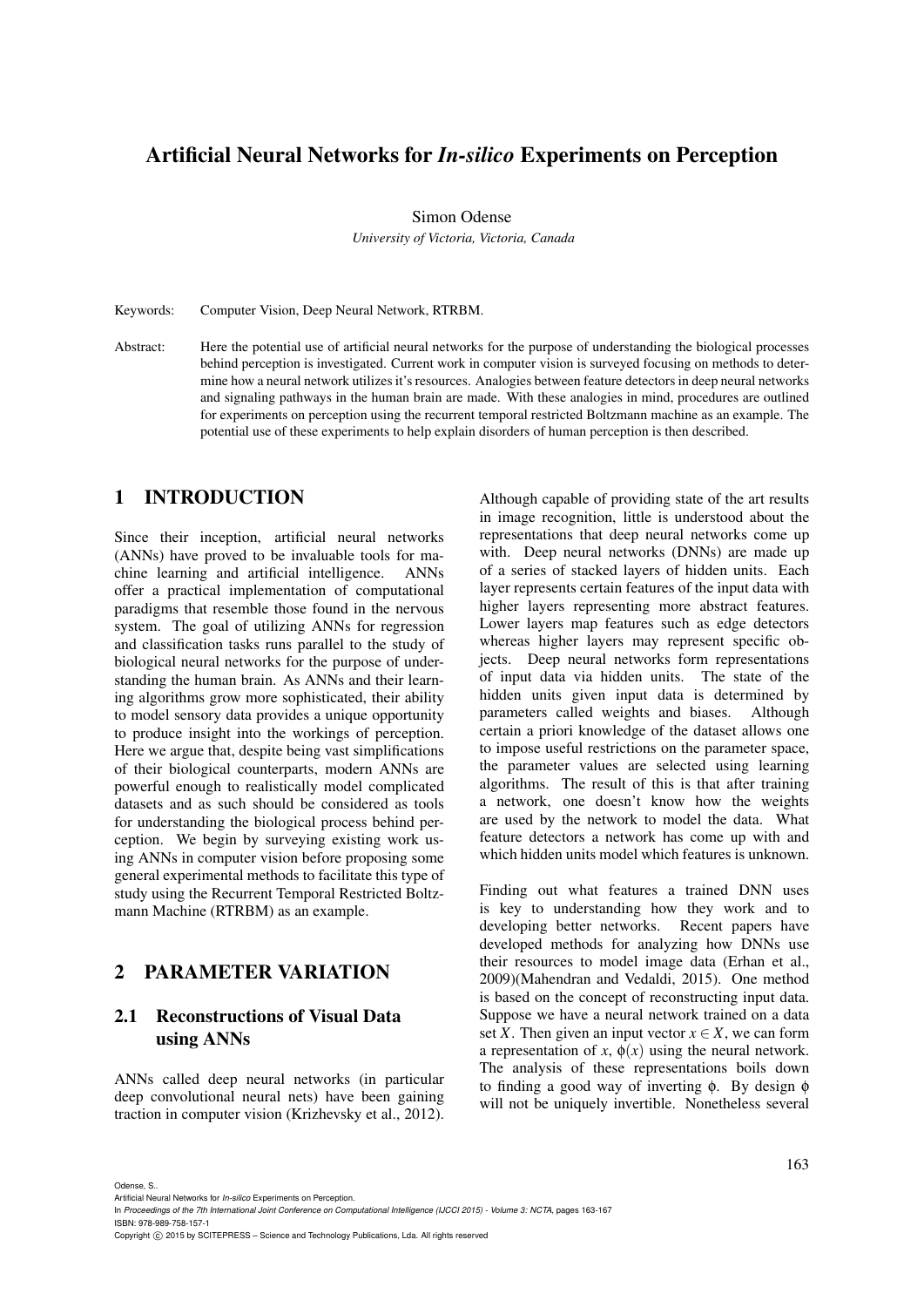inversion methods have been developed for DNNs (Mahendran and Vedaldi, 2015)(Dosovitskiy and Brox, 2015). (Zeiler and Fergus, 2014). The nature of these visual reconstructions can be quite striking. This raises the question of what this procedure can tell us about perception in the human brain.

By selectively perturbing the parameters of a trained neural network we can sample from the reconstructions of this perturbed neural network to examine the effects of the parameter shift. This can be seen as a type of *in-silico* experiment on perception. When the parameters can be grouped together by functional role these perturbations can be seen as analogous to modifying various signalling pathways in the brain.

One key problem in using DNNs for this purpose is that DNNs have been shown to be easily "fooled" into recognizing images that are not recognizable to humans (Nguyen et al., 2015). With this in mind one must be cautious in making inferences about human vision on the basis of a single model. However, by examining the reconstructions produced by a large variety of different models one hopes to find certain qualitative shifts that are present in a large number of models. Examining the effects of parameter shifts for a single network architecture may provide information on how that specific architecture uses its resources, but this may not generalize to different kinds of ANNs. This highlights the importance of using a wide variety of models if one wants to identify common types of sensory distortions.

#### 2.2 Signalling Pathways in the Human Brain

The human brain can be seen as a large neural network in which neurons interact via synapses. One neuron signals another with an electrical impulse that travels along the axon towards the synapse. From there neurotransmitters are released which bind to receptors on the neighbouring neuron. The human brain contains a large number of different neurotransmitters and their corresponding receptors for this purpose. This gives rise to the view of the brain as a series of interacting signalling pathways each given by a specific neurotransmitter. Selective alterations in the function of a specific neurotransmitter can have drastic effects on both perception and cognition. Imbalances in levels of neurotransmitters in the brain have been implicated in a wide variety of mental disorders from depression to schizophrenia (Spies et al., 2015)(Howes and Kapur, 2009). Although artificial neural networks are nowhere near

sophisticated enough to model the cognitive aspects of these disorders, we argue that they are becoming powerful enough to model the sensory aspects of these disorders.

Varying effectiveness of neurotransmitters can be seen as a perterbation in the signalling pathways of the brain. We would like to recreate this type of perturbation using ANNs. The most obvious way to replicate this effect in an ANN is by scaling sets of parameters by some multiplicative factor. Although one can partition the parameters of an ANN arbitrarily, this procedure would presumably be more effective when parameters are grouped by functional significance. As discussed before, in most ANNs the weights are functionally equivalent before training. After training, one may utilize methods discussed in the previous section to identify distinct functional groups of weights, for example, edge detectors. ANNs are too reductionist to provide direct analogies between their dynamics and the dynamics of the human brain. However, experimenting with parameter shifts in the above way may illuminate abstract mechanisms that can produce certain types of sensory distortion.

Some neural networks have different sets of parameters with pre-defined roles. That makes the process of parameter scaling simpler as the network already comes equipped with distinct sets of parameters. In the following illustrative example, we use a type of neural network with two distinct sets of parameters, those used to communicate within a time step and those used to communicate between time steps.

## 3 THE RECURRENT TEMPORAL RESTRICTED BOLTZMANN MACHINE

The restricted Boltzmann machine (RBM) is a type of probabilistic artificial neural network defined over binary vectors  $x = (v, h) \in \{0, 1\}^{N_v + N_h}$  with

$$
P(v,h) = \frac{\exp(v^{\top}Wh + c^{\top}v + b^{\top}h)}{Z}
$$

here *W* is a matrix of weights, *c*,*b* are vectors of biases and  $N_v$ ,  $N_h$  are the number of nodes for *v* and *h* respectively, and *Z* is the normalizing factor. When the visible units are real-valued the Boltzmann machine can be modified by defining

$$
P(v,h) = \frac{\exp(v^{\top}Wh + c^{\top}v + b^{\top}h - |v|^2/2)}{Z}
$$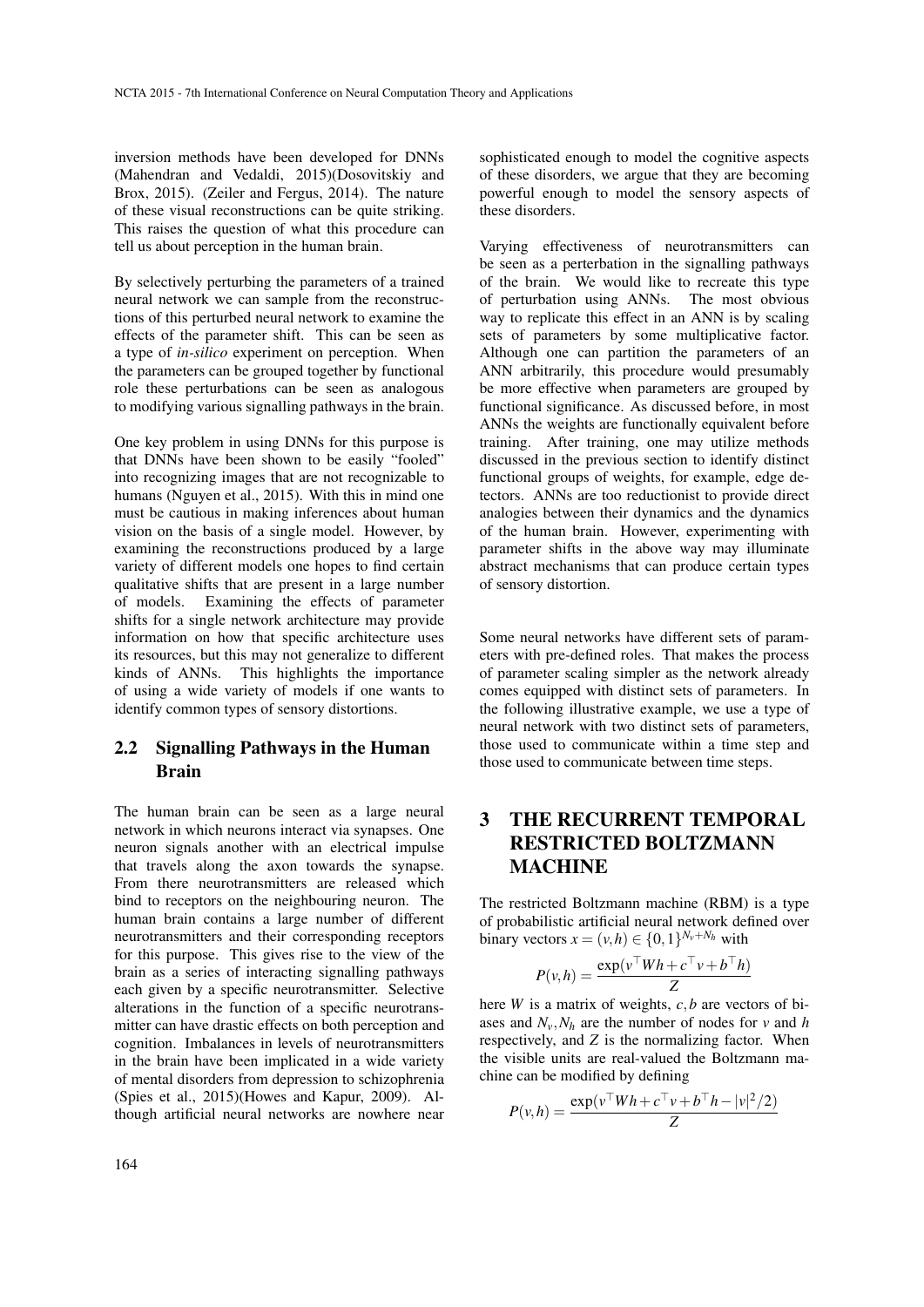In both variations of the RBM, an algorithm called contrastive divergence allows the gradient of the loglikelihood of training data under the parameters of the RBM to be calculated efficiently (Hinton, 2002). This allows RBMs to learn an implicit distribution over training data using gradient descent. RBMs are often also used as the building blocks for DBNs by stacking them in layers and training the network greedily (Hinton et al., 2006).

The recurrent temporal restricted Boltzmann machine (RTRBM) is a variation on the restricted Boltzmann machine designed to model temporal sequences. The RTRBM is defined by a probability distribution over sequences of vectors  $v^T = (v^{(0)}, ..., v^{(t-1)})$  given by the following equations.

$$
Q(\nu^T, h'^T) = \left(\prod_{k=1}^{T-1} Q(\nu^{(k)}, h'^{(k)} | h^{(k-1)})\right) Q_0(\nu^{(0)}, h'^{(0)}).
$$

With

$$
Q(v^{(t)}, h'^{(t)}|h^{(t-1)}) = \frac{\exp(v^{(t)\top}Wh'^{(t)} + c^\top v^{(t)} + b^\top h'^{(t)} + h'^{(t)\top}W'h^{(t-1)})}{Z(h^{(t-1)})}
$$

,

and  $h^T$  is a sequence of real-valued vectors defined by

$$
h^{(t)} = \sigma(Wv^{(t)} + W'h^{(t-1)} + b),
$$
  
\n
$$
h^{(0)} = \sigma(Wv^{(0)} + b_{init} + b).
$$

Here  $\sigma$  is the logistic function,  $b_{init}$  is an initial bias, and  $Z(h^{(t-1)})$  is a normalizing factor. The RTRBM can be seen as a sequence of RBMs with a dynamic hidden bias. These equations are given by 3 distinct sets of parameters,  $b, W, W'$ . In the following experiments we train an RTRBM on video sequences of bouncing balls. The video sequences are  $30 \times 30$  videos generated algorithmically. Each pixel is represented by a visible unit giving a total of 900 visible units. Training is done with 400 hidden units for 100,000 iterations using backpropogation through time as done by Sutskever et al. (2008).

Given a trained RTRBM, there are two common ways of forming representations of the input data in the RTRBM. One can either sample from the conditional distribution of the hidden units given the visible units, or the hidden units can be encoded with a mean-field approximation. Here we use the former. We begin by sampling from the training sequences to get an input sequence,  $v_0^T$ . To obtain a representation of the input sequence, we sample from the conditional distribution over the hidden units given the input sequence. In other words, we sample

 $h^T \sim Q(\cdot | v_0^T)$ . Finally, we form the reconstructed input sequence by using a mean field approximation from the conditional distribution of the visible units given the hidden sequence  $h^T$ . That is we set each  $v_i^{(t)} \leftarrow Q(v_i^{(t)} = 1 | h^{(t)})$ . This procedure faithfully reconstructs the input data  $v_0^T$ . Next we shift the parameters of the trained network to observe the effects on the reconstructions. To do this we repeat the previous process using a perterbed network,  $Q_{\alpha\beta}$ , for the first step.  $Q_{\alpha,\beta}$  is defined to be the distribution produced after scaling *W* and *W'* by factors  $\alpha$  and  $\beta$ respectively. In other words, we sample the hidden units from the distribution defined by

$$
Q_{\alpha,\beta}(h_i^{(t)} = 1 | x^{(t-1)}, h^{(t-1)})
$$
  
=  $\sigma(\alpha \sum_j w_{i,j} x_j^{(t)} + \beta \sum_k w_{i,k}' h_k^{(t-1)} + b_i)$ 

with  $b_{init}$  replacing  $\beta \sum_{k} w'_{i,k} h_k^{(t-1)}$  for  $t = 0$  (see Fig. 1). Reconstructions were produced under  $(α, β)$  =  $(1,1),(1,0.5),(1,0),(0.5,1),(0,1),(0.5,0.5).$ 

The reconstructions with scaled down temporal weights and unchanged visible weights show the balls very clearly but the position of the balls is erratic and in the extreme case of  $(1,0)$  doesn't correspond to the position of the balls in the input sequence at all. Interestingly, the position of the balls under  $(1,0)$ seems to tend to the corners. When the temporal weights are unchanged and the visible weights scaled down the balls become indistinct and fuzzy although the motion of the balls is smooth. In the extreme case of  $(0,1)$  it becomes impossible to distinguish individual balls. The reconstructions under  $(0.5, 0.5)$ show a mixture of the two effects (see Fig. 2).



Figure 1: The reconstruction process: Starting with a sequence of input vectors,  $v_0^T$ , the hidden sequence  $h^T$  is produced after scaling the parameters of the RTRBM by  $\alpha$  and β. From there the reconstructed sequence, *v T* , is produced either by sampling or mean-field approximation. Note that using a mean-field approximation to encode data in the hidden units amounts to using  $h^T$  to reconstruct  $v^T$ .

Next, the Gaussian variant of the RTRBM was trained on the mocap data used by Taylor et al.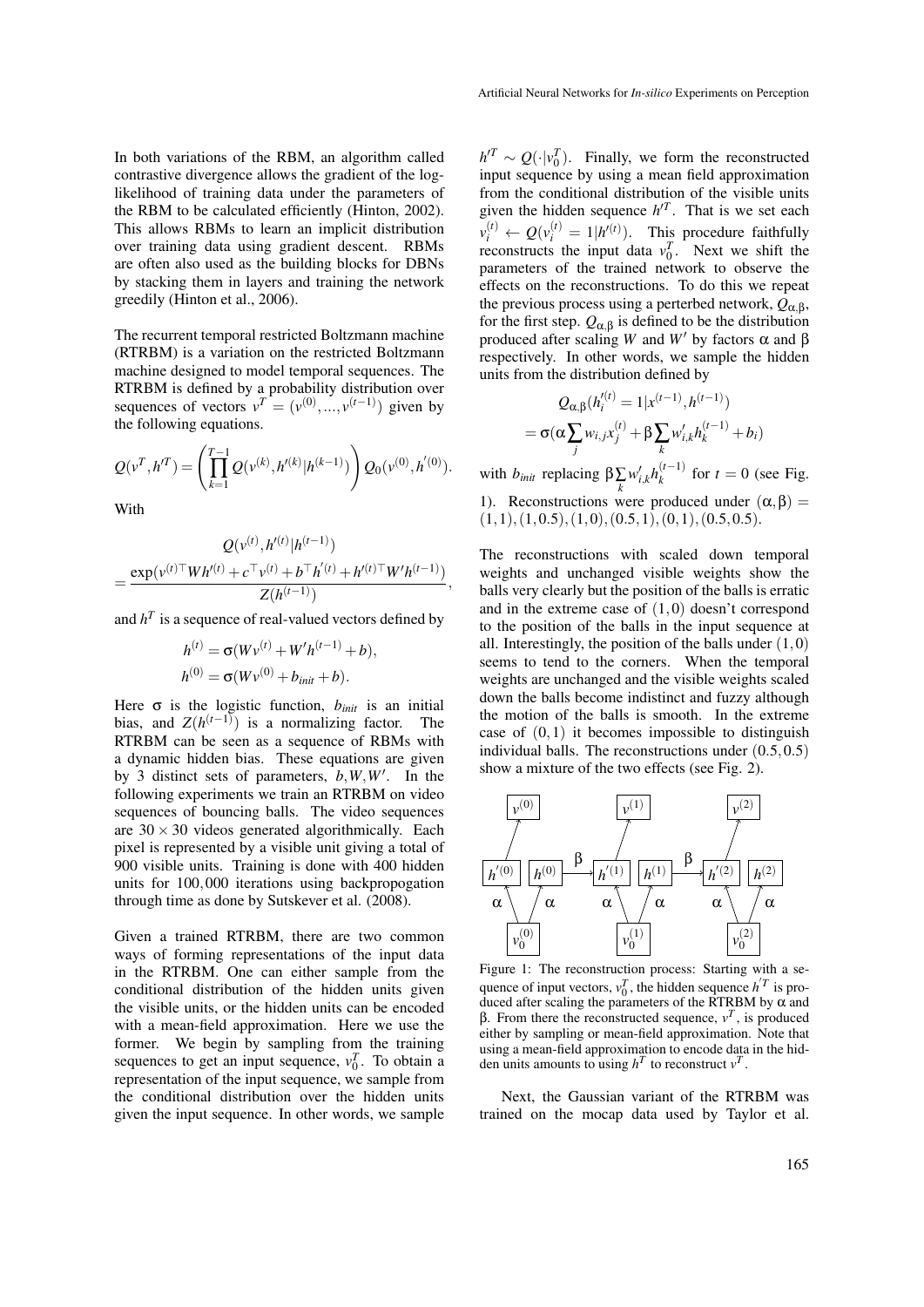(2006). The mocap data consists of sequences of 49 position vectors The RTRBM was trained with 200 hidden units for 100,000 iterations. Reconstructions were produced in a similar manner as before except in the final step the reconstructed vector was produced by setting  $v^{(t)} \leftarrow Wh^{(t)}$ . The reconstructions failed to produce distinct qualitative shifts under various parameter shifts. The reconstructions produced under  $(1,0.5), (1,0)$  and  $(0.5,1), (0.1)$  both show deficiencies in modeling the trajectory and the movement of the raw data. This suggests that the usefulness of this procedure depends highly on the nature of the dataset and the ability of an observer to interpret the results.

In the RTRBM the two sets of parameters, *W* and  $W'$ , have very clearly defined roles. Given that we know what these roles are, the nature of the reconstructions may be unsurprising. However, when scaling up to natural images the results of parameter scaling may be less obvious. This is especially true when the feature detectors have no obvious interpretation. This demonstrates the potential use of ANNs to observe distinct qualitative shifts in video data. The results of this procedure when used with mocap data are less enlightening. This may be due to the inability of a human observer to correctly interpret the results. For more abstract data sets this becomes even more problematic. However, when dealing with datasets that correspond to sensory information, one should be able to see whether or not a given parameter shift induces a qualitative change in reconstructions. Even the absence of qualitative shifts can prove informative as it can tell you that the set of parameters chosen doesn't correspond to a particular feature detector and may indicate an inability of the network to use it's resources optimally.



Figure 2: A comparison of two sample frames from reconstructions of the bouncing balls under scaling factors (1,0) (on the left) and  $(0,1)$  (on the right). Under  $(1,0)$  one can see distinct balls. However, the balls stay mostly in the corners and exhibit very erratic movement. Under (0,1) distinct balls are no longer visible but the motion is smooth.

## 4 CONCLUSION

The advantage in using ANNs over more realistic biological models is their tractability. Although

biological neural networks may serve as inspiration for the design of ANNs, when used for practical purposes the resmblence of an ANN to a biological neural network is inconsequential. For this reason many do not consider the potential of ANNs to study the function of the human brain.

As ANNs (and DNNs in particular) become more and more capable of modelling sensory data, more research is being done into the mechanisms used by DNNs to model their data. Methods have been developed that allow one to determine what feature detectors a DNN comes up with after training. With a known set of feature detectors and a good way of inverting representations, one can examine the effect of scaling functional groups of parameters on reconstructions of input data. The effectiveness of this procedure is demonstrated with the simple example of the RTRBM. In the RTRBM there are two sets of parameters used, the temporal and visible weights. This allows us to bypass the process of finding feature detectors. Furthermore, a single-layer RTRBM has a straightforward inversion process by simply sampling the hidden units and then using a mean-field approximation to obtain a value for the visible units. In the RTRBM we begin with a rough idea of how each set of parameters is going to be used by the network to model the input data. This makes the nature of the reconstructions somewhat predictable. Training a network on a more complicated dataset we may be interested in modifying other sets of feature detectors that are not known to begin with. The effect of modifying these feature detectors on the reconstructions may be less obvious than it is in the RTRBM.

Following the above procedure gives us a correspondence between distinct qualitative shifts in visual reconstructions with a parameter shift of certain feature detectors. Working backwards, specific distortions in perception may be identified by those suffering from mental or neurological disorders. Being able to match a specific kind of shift in visual data to a mechanism in an artificial neural network may provide a hint as to the mechanism that malfunctions in the human brain to produce such a distortion. As pointed out before the identification of a shift in visual data with a mechanism in an ANN might be an invalid comparison, as the mechanism used by the ANN might be specific to the particular model. This identification is made stronger when a large number of ANNs produce a similar shift through similar mechanisms.